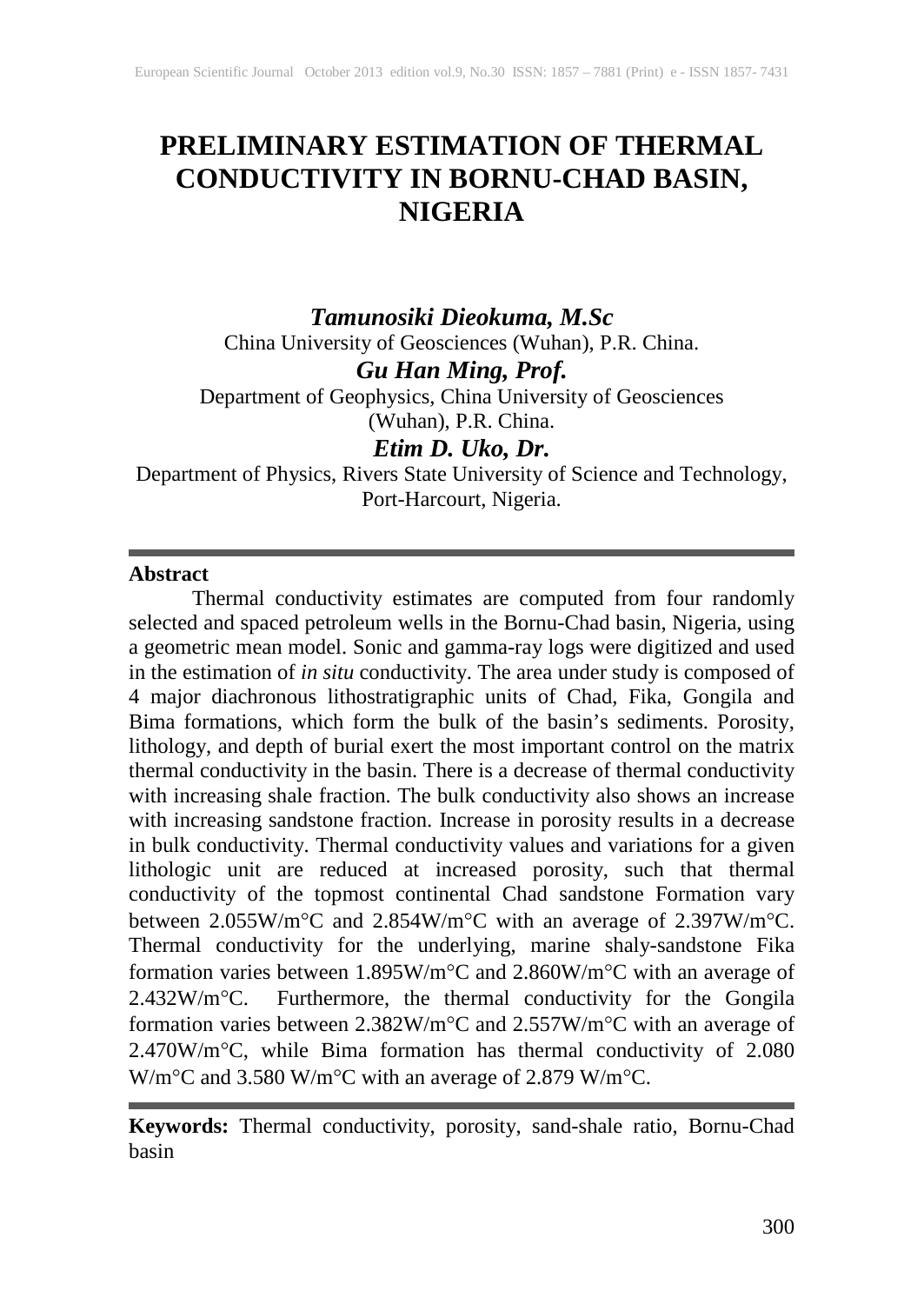# **1. Introduction**

Thermal conductivity is a key parameter for modelling the present and palaeothermal structure in sedimentary basins. Heat flow data are important parameters in investigations of hydrocarbon maturation (Ungerer, 1984; Uko *et al*., 2002). Representations of heat flow data in contour maps offer suggestions for the interpretations of crustal tectonics and large-scale hydrodynamics, and formation of basins (Uko et al., 2009).

The bulk conductivity of a multi-component sedimentary rock may be expressed as a function of the conductivity of each component constituting the rock, and of its relative proportions (Kaichi, 1984; Bjorkum and Nadeau, 1998). Various expressions have been proposed for modelling multi-component conductivity as a function of individual contribution, and the most commonly used being the geometric mean model, and has been found successful in the absence of rock core samples (Brigaud and Vasseur, 1989).

In this paper, we applied the geometric mean model to the set of welllog data to estimate the conductivity of the lithostratigraphic units of the Borno-Chad Basin, Nigeria.

#### **2. Geology Of Bornu-Chad Basin**

The Bornu Basin represents the Chad Basin in Nigeria. The Chad Basin extends to the Republic of Niger, Chad and Cameroun within latitudes  $10^{\circ}$ N to  $14^{\circ}$ N and longitudes  $12^{\circ}$ E to  $15^{\circ}$ E (Fig.1). It is a part of the Western Central African Rift System [WCAS] (Genic, 1992). This Bornu-Chad basin is a broad sediment-filled depression spanning northeastern Nigeria and adjoining parts of the Republic of Chad. The stratigraphy of Bornu-Chad basin has been reported by several workers (Avbovbo *et al*., 1986; Obaje, 2009; Nwachukwu and Ekine, 2009)

Chad formation is the uppermost formation consisting of mudstone with traces of sandstone, muddy sandstone, sandstone, and claystone. The Chad Formation, a sequence consisting of mostly massive and gritty clays, loosely to uncemented sands and silts. Fika formation underlies Chad formation and consists of shale, mudstone and limestone. A wholly marine sequence, the Fika Formation, consisting of a sequence of blue-black shales containing one or two thin non-persistent limestone horizons, conformably overlies the Gongila. The Gongila Formation is a transitional sequence between the underlying Bima sandstone. The Gongila Formation is regarded as transitional deposits that accompanied marine incursions into the basin. The formation consists of a sequence of sandstones, clays, shales and limestone layers. The Bima Formation is the oldest stratigraphic unit consisting of thin to thick beds of fine to coarse-grained sandstone of variable colour from white, brown, and reddish brown to grey. The coarse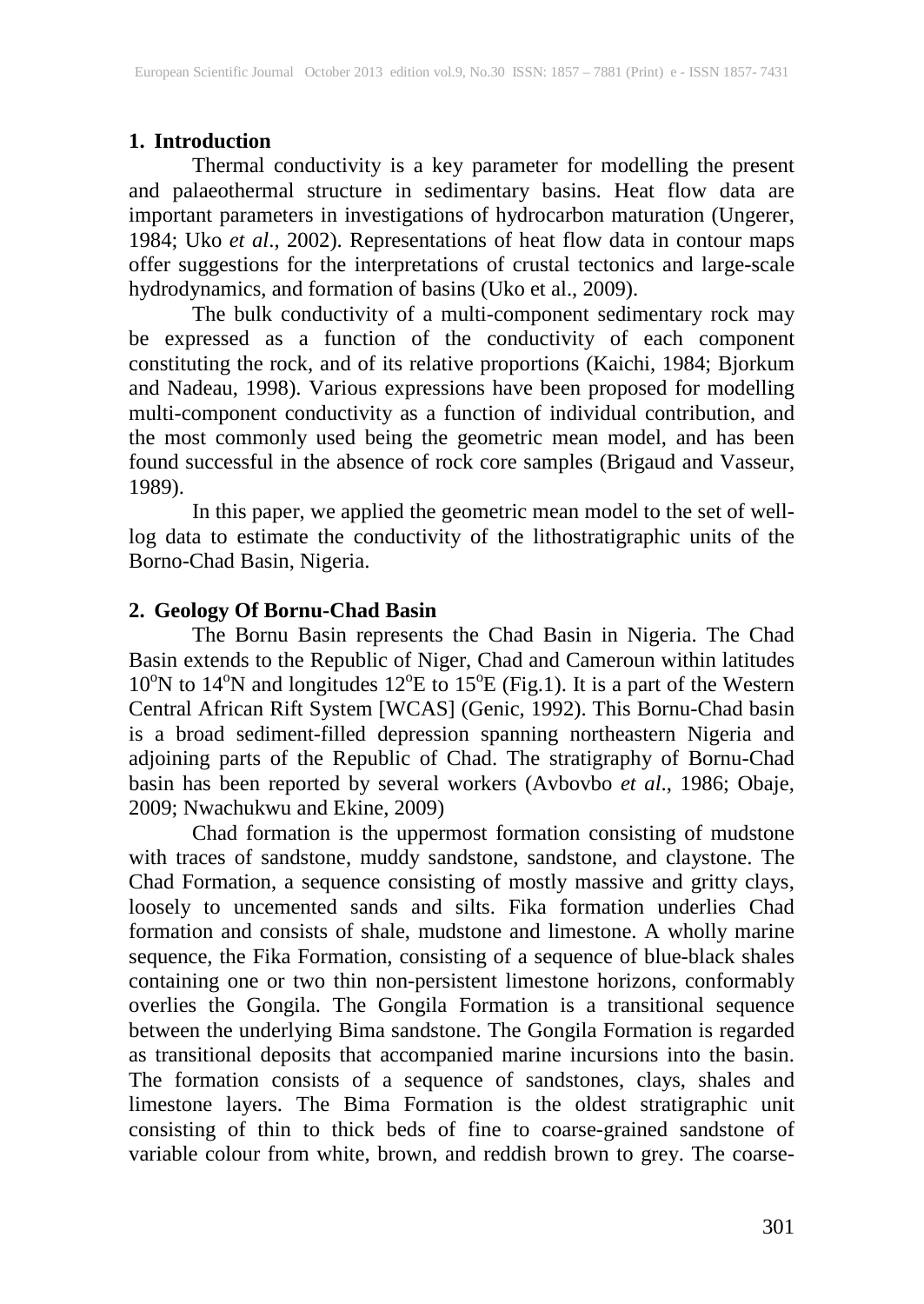grained textures are more common with depth of burial. Thin bands of clay and siltstone vary in colour from red to grey or brown and occur as intercalations with the sandstone. The Bima Formation is the basal unit. The deposition of this sequence of sandstones, mudstones and occasional shales of variable lithology, texture, colour and structure.



Fig.1: Map of Nigeria showing Bornu-Chad basin (After Obaje et al., 2004)



Fig. 2: Location map of the study area (Ali and Orazulike, 2009)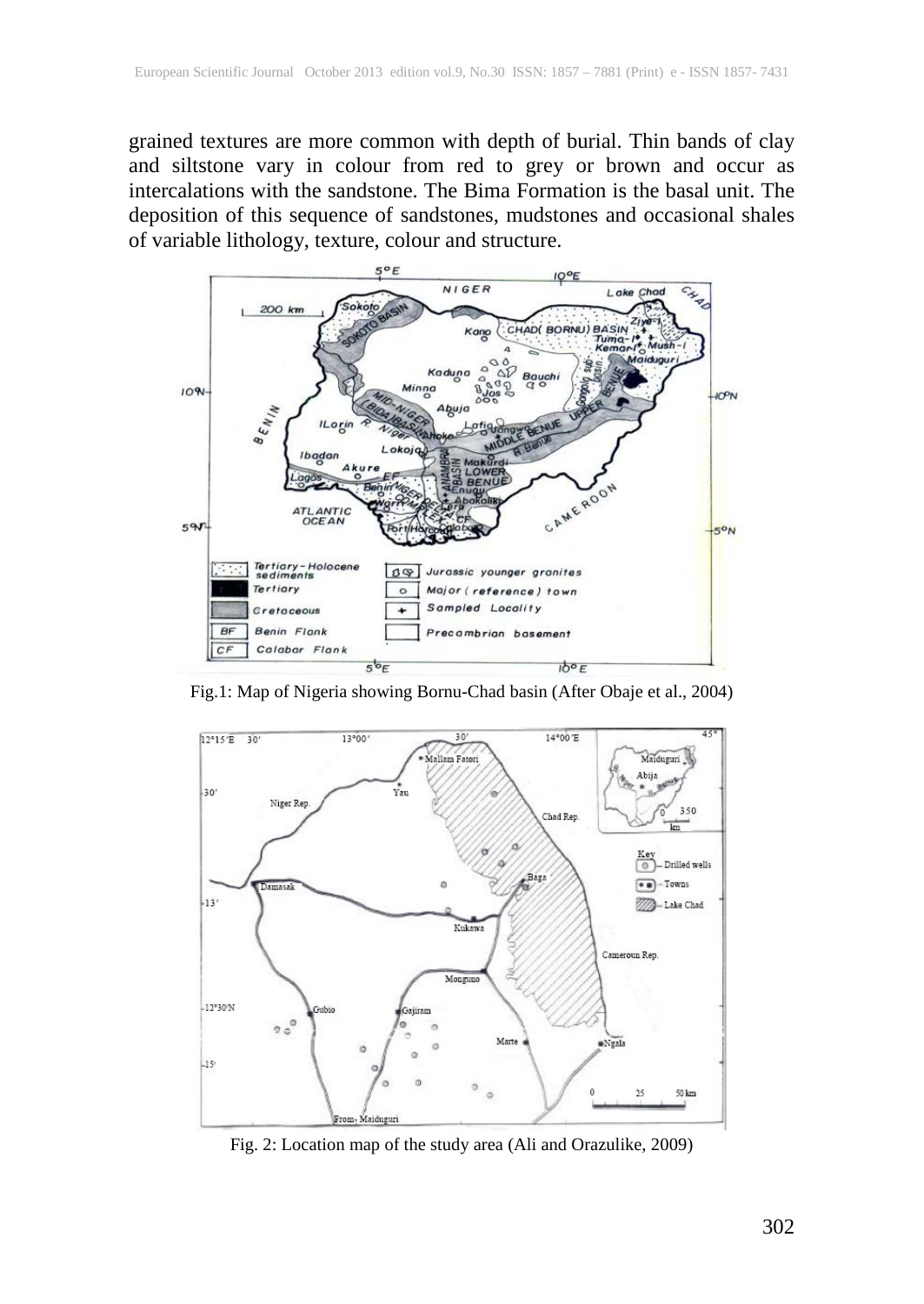#### **3. MATERIALS AND METHODS**

# **3.1 Data collection**

We used borehole sonic and gamma-ray logs from 4 randomly selected closely spaced oil wells (Fig. 2), from which sonic interval transit times and shale-sandstone lithology ratios are computed respectively. The sand-shale ratios were used to place markers on the stratigraphic units (Table 2) where Chad, Fika, Gongila and Bima formations are at 0-840m, 840- 1520m, 1520-2190m and 2190-2850m respectively.

#### **3.2 Thermal conductivity estimation**

In sedimentary basins, thermal conductivity of a rock mainly depends on the mineral composition, porosity and the nature of the saturating fluid in the pore space. It also depends on rock structure (Kaichi, 1984). The bulk thermal conductivity of the porous rock,  $k<sub>s</sub>$ , can be expressed by a function of the *in situ* conductivity of the solid rock  $(k_m)$ , the *in situ* conductivity of saturating fluid in the pore space,  $k_f$ , and the *in situ* porosity,  $\phi$ , (Kaichi, 1984).

For the Bornu-Chad Basin as in any other sedimentary basins, thermal conductivity mainly depends on the conductivity of each constituent of the rock and of the fluid which fills the pores. The thermal conductivity of the rock (matrix),  $K_S$ , can be expressed by a function of the conductivity of the solid phase (K<sub>m</sub>), the conductivity of pore-fluid, K<sub>f</sub>, and the porosity,  $\phi$ , of the rock (Kaichi, 1984; Brigaud, 1989):

$$
K_s = K_f^{\phi} K_m^{1-\phi} \tag{1}
$$

**If the solid phase contains several elements, the bulk thermal conductivity is calculated from geometrical model applied to matrix conductivity**

$$
K_m = K_1^{\varphi 1} K_2^{\varphi 2} K_3^{\varphi 3} \dots K_n^{\varphi n} \tag{2}
$$

where  $k_n$  represents the thermal conductivity of the principal constituents and  $\varphi_n$  their volumetric proportion. Sonic and Density logs were used to determine porosity change with depth. Porosity,φ, was computed using the Wyllie time-average equation (Wyllie *et al.,*1956):

$$
\phi = \frac{\Delta t_{\text{log}} - \Delta t_{\text{ma}}}{\Delta t_f - \Delta t_{\text{ma}}}
$$
\n(3)

where  $\Delta t_{\text{log}}$  is the transit time on the sonic log (µs/ft),  $\Delta t_{\text{mag}}$  is the transit time of the matrix material ( $\mu$ s/ft),  $\Delta t_f$  is the transit time of the pore fluid ( $\mu$ s/ft). Porosity is treated as a function of lithology and depth.

The thermal conductivity of the rocks in the wells could not be measured as there were no core and drilling cutting samples at the time of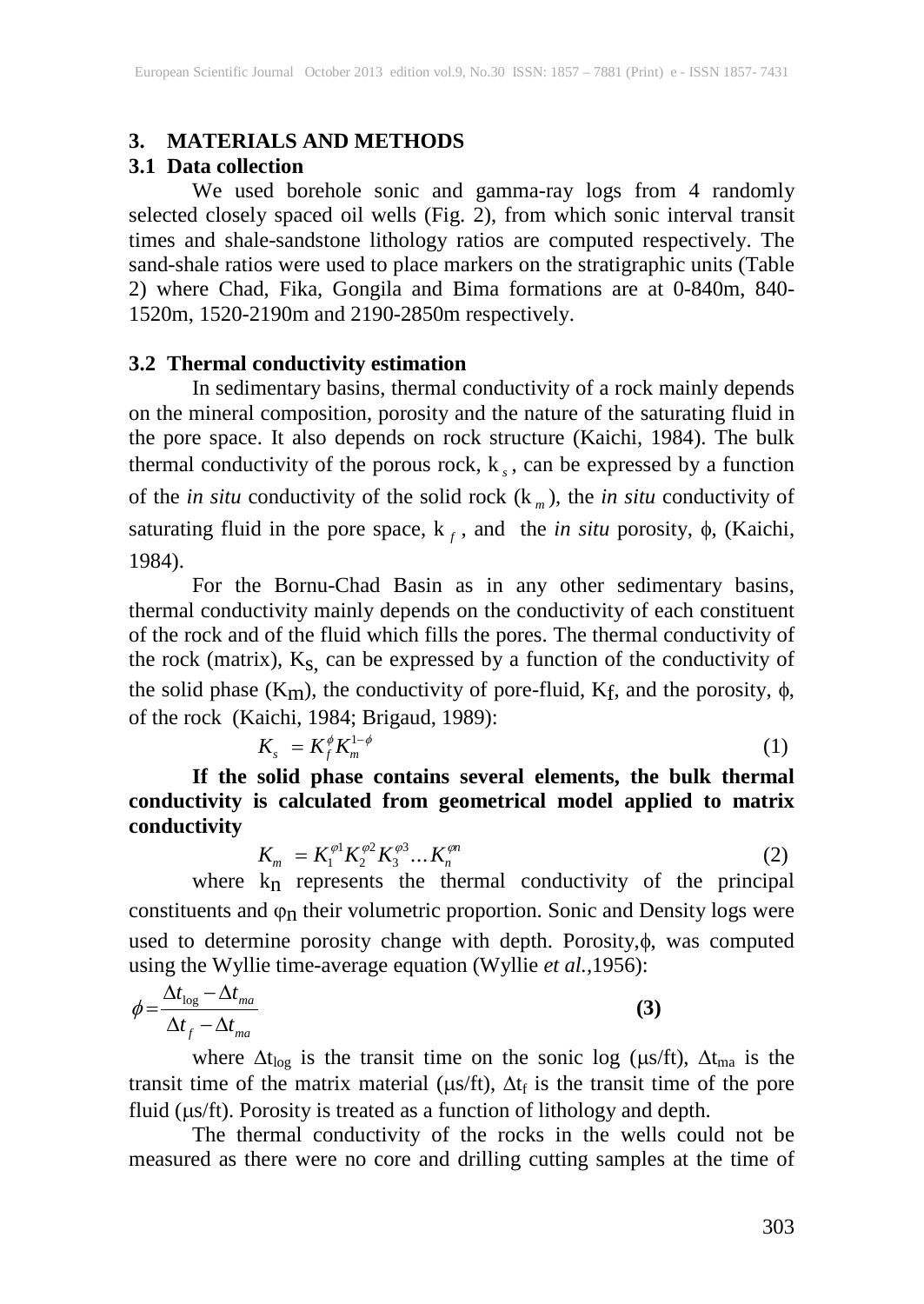this study. The results from the studies of thermal conductivity in sedimentary basins predicted from lithologic data and geophysical well logs by Brigaud (1989) were used to estimate the bulk conductivity. Table 1 lists the thermal conductivities of the main mineral constituents used in this work. Each formation was assumed to have a constant value of matrix conductivity throughout the study area. The thermal conductivities shown in Table 2 are for the sedimentary columns lying between the surface and the total depth (TD) of each well.

In our study, the thermal conductivity of the rocks in the wells could not be measured as there were no core and drilling cutting samples. However, the geophysical well logs were used to estimate the required sandstone-shale ratio and porosity. The conductivity for sandstone, shale and water was obtained from the results of Brigaud (1989): 7.0W/m°C for sandstone, 2.7W/m°C for shale and 0.6W/m°C for water. We deduced sandstone-shale ratios from the gamma-ray (lithologic) log from which we placed markers for Chad, Fika, Gongila and Bima formations.<br>Table 1: Thermal conductivity of sedimentary minerals and fluid (Bri

|                 | 1: Thermal conductivity of sedimentary minerals and fluid ( <b>Brigaud, 1989</b> ) |  |
|-----------------|------------------------------------------------------------------------------------|--|
| <b>Minerals</b> | Thermal conductivity $(W/m^{\circ}C)$                                              |  |
|                 |                                                                                    |  |

| Minerais  | I nermal conductivity $(w/m)$ |
|-----------|-------------------------------|
| Sandstone |                               |
| Shale     |                               |
| Water     | በ 6                           |

#### **4. Results**

The depths, lithologies, stratigraphies and thermal conductivities and their correlations with each other are presented in Table 2 and Figs. 3-7. Table 2: Depth range, lithology, stratigraphic units, and thermal conductivity, for each well

| Well     | Depth range   | Lithology       | Lithostratigraphic | Thermal conductivity<br>$(W/m^{\circ}C)$ |         |
|----------|---------------|-----------------|--------------------|------------------------------------------|---------|
| name     | (m)           |                 | Units              |                                          | Average |
| Kasade-  | $0 - 840$     | Sandstone       | Chad formation     | 2.055                                    | 2.111   |
|          | $840 - 1190$  | Sandstone/shale | Fika formation     | 1.895                                    |         |
|          | $1190 - 1420$ | Shale           | Gongila            | 2.382                                    |         |
|          |               |                 | formation          |                                          |         |
| Herwa-1  | $0 - 510$     | sandstone       | Chad formation     | 2.854                                    | 2.757   |
|          | $510 - 1520$  | Sandstone/Shale | Fika formation     | 2.860                                    |         |
|          | $1520 - 2190$ | Sandstone/Shale | Gongila            | 2.557                                    |         |
|          |               |                 | formation          |                                          |         |
| Kermar-  | $0 - 560$     | sandstone       | Chad formation     | 2.283                                    | 2.413   |
|          | $560 - 680$   | Sandstone/Shale | Fika formation     | 2.542                                    |         |
| Albarka- | $2850 - 3450$ | Sandstone/Shale | Bima formation     | 2.830                                    | 2.895   |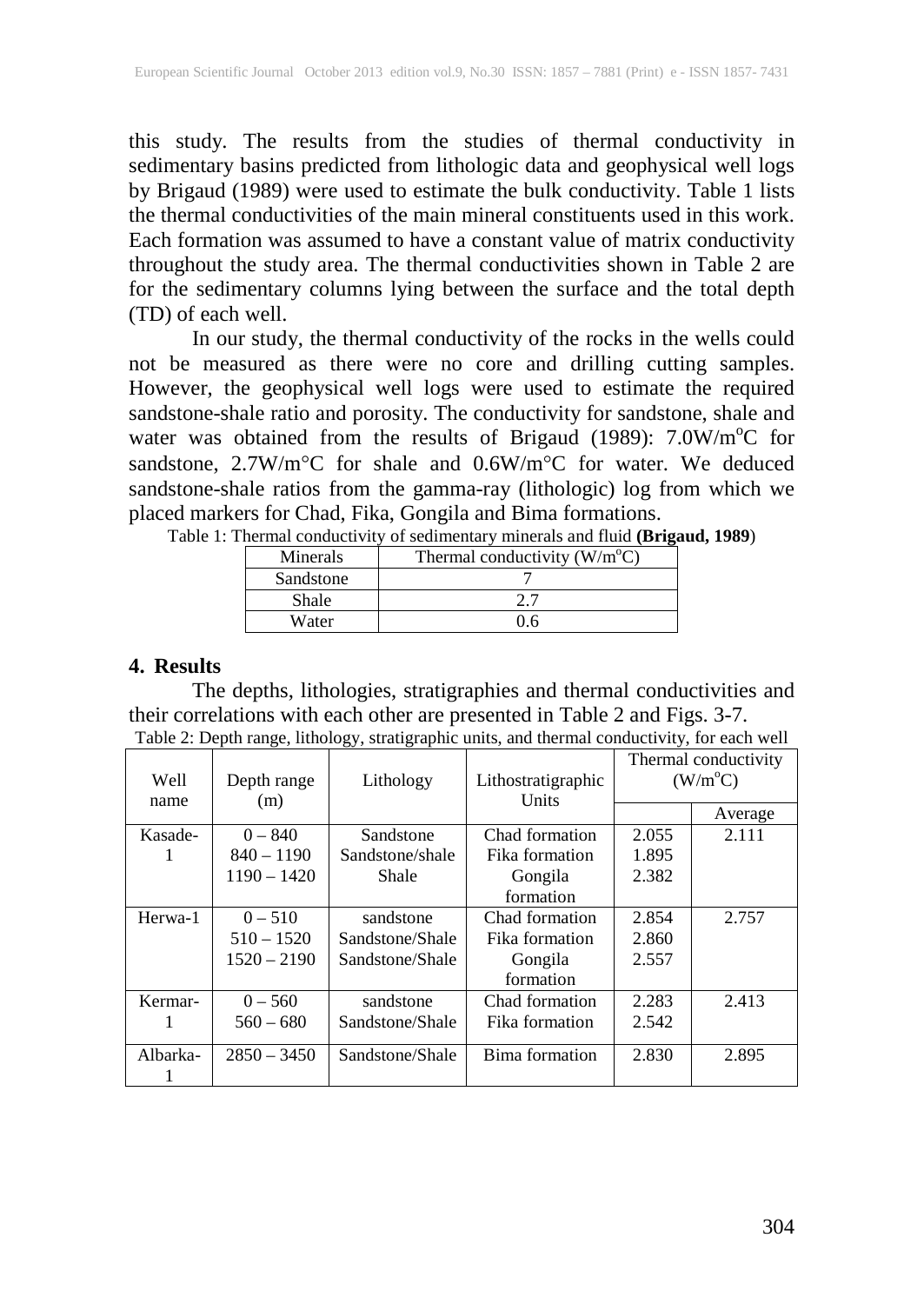





 Well Albarka-1 Well Kasade-1 Fig. 4: Depth-sand ratio profiles for Wells Herwa-1, Kerma-1, Kasade-1, and Albarka-1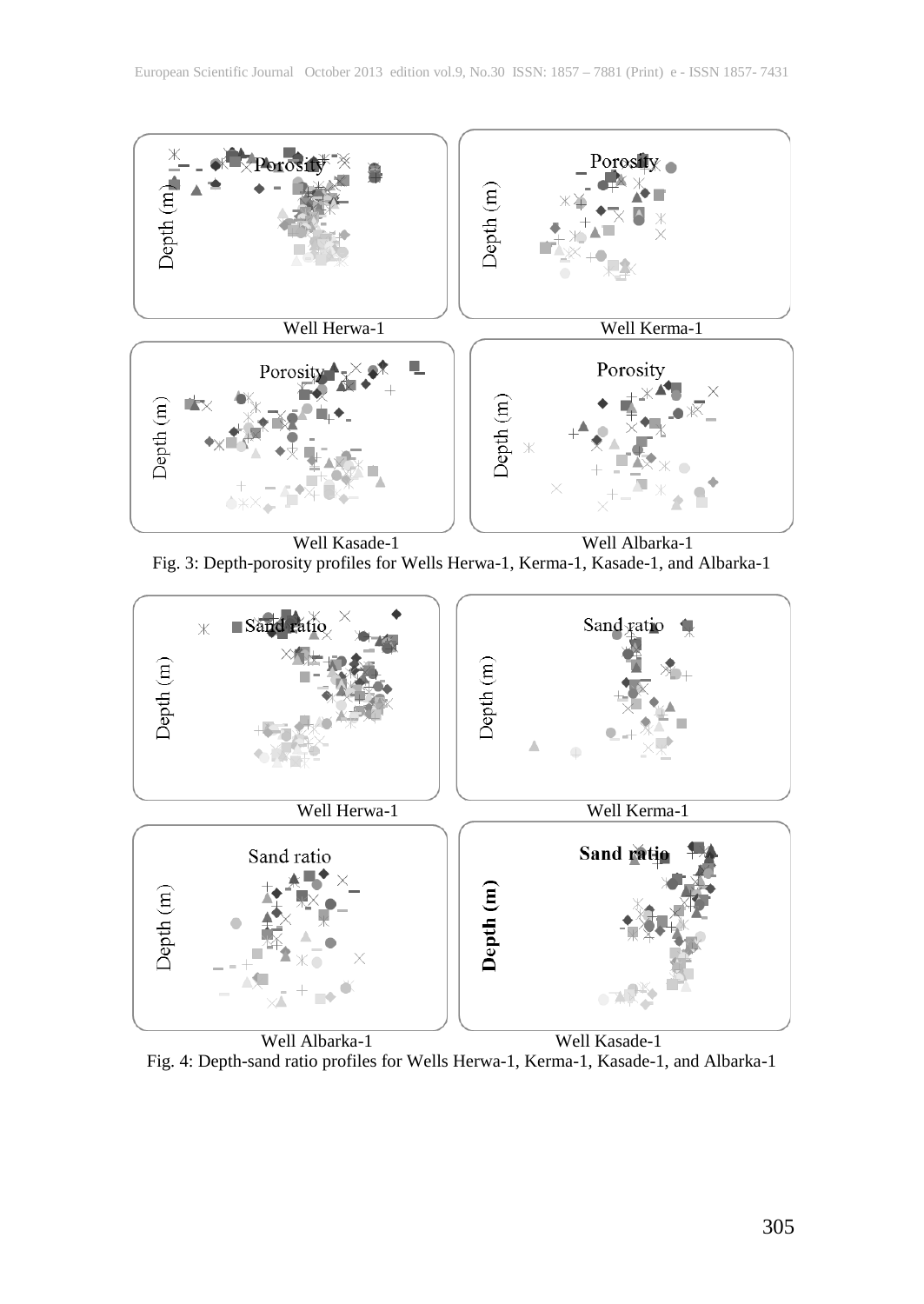

Albarka-1

# **Discussion**

The procedure stated in this paper provides a practical application of geophysical well logs to predict *in situ* thermal conductivity of sedimentary formations in the absence of well core samples. The control of the thermal conductivity variation of the Niger Delta basin may be due to the influence of porosity and lithology.

# **Influence of porosity**

The influence of porosity is demonstrated with conductivity computations. Fig. 3 presents plots of bulk conductivity as a function of porosity. An increasing porosity implies a decrease in bulk conductivity. The decrease is more rapid for small porosities than for larger ones. This indicates a non-linear effect of porosity on bulk conductivity. However, Well Herwa-1 exhibits near-surface lower porosity/sand ratios than other Wells is suggestive of Gongila shale outcropping (Figs. 3 and 4).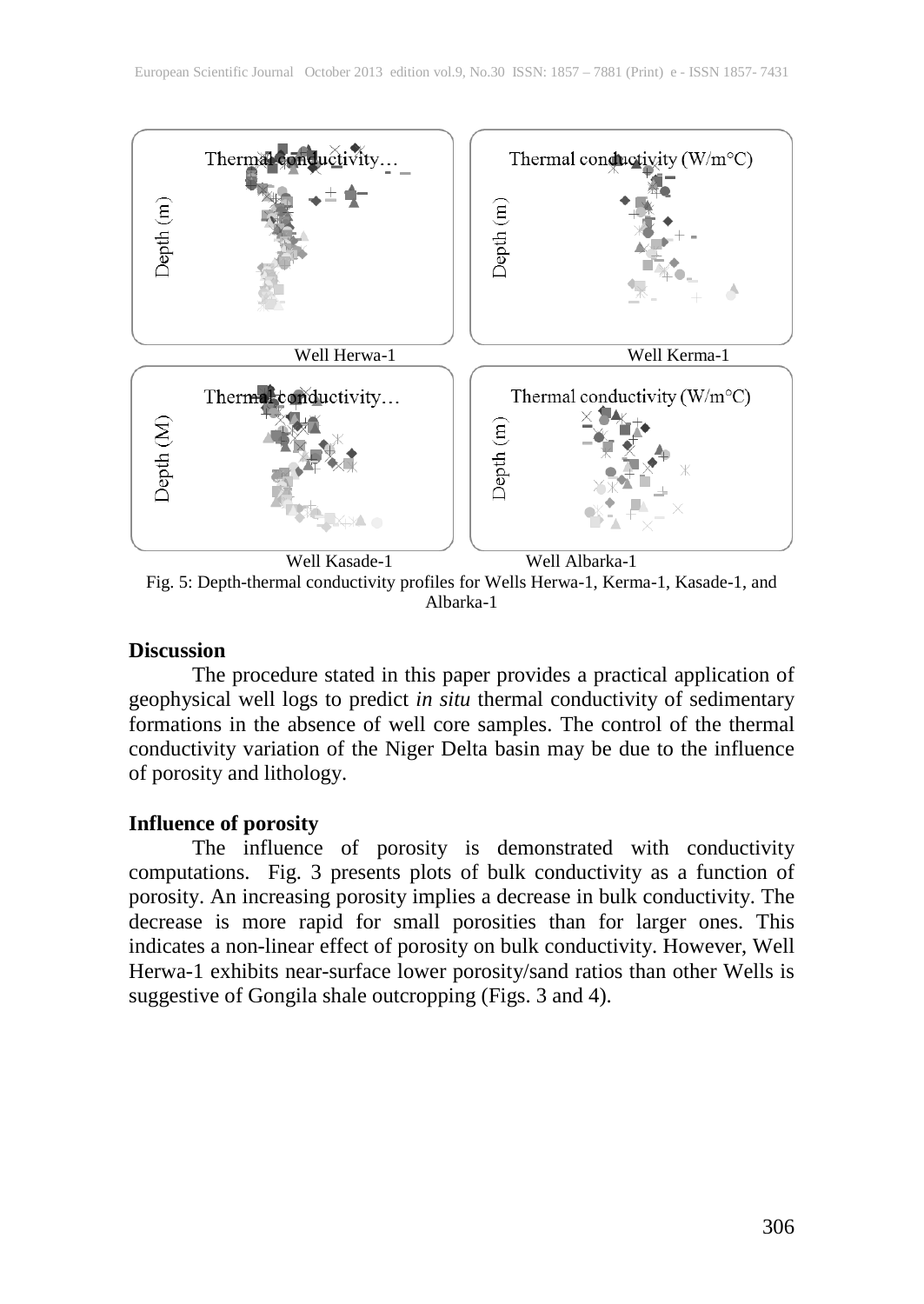

 Fig. 6: Thermal conductivity-porosity profiles for Wells Herwa-1, Kerma-1, Kasade-1, and Albarka-1

#### **Influence of Lithology**

Lithologic changes have dominant influence on thermal conductivity variations. Large fluctuations in the sandstone/shale ratio produce variations from 1.895 to  $2.860 \text{ W/m}^{\circ}\text{C}$ . More gradual changes, such as the steadily increasing shale content within the Bornu-Chad (Fig. 4) produce corresponding gradual changes in conductivity. Porosity generally decreases with depth from 51 - 39 per cent near the surface (Chad Formation), in the Bornu-Chad basin, to values less than 10 per cent for the deeper Fika Formation. Therefore, for a given type of sedimentary rock, an increase in porosity results in a decrease in bulk conductivity (Fig. 3).

Thermal conductivity for Chad, Fika, Gongila and Bima formations shows a wide variation from Well to Well. Thermal conductivity of the topmost continental Chad Formation vary between 2.055W/m°C and 2.854W/m°C with an average of 2.397W/m°C. Thermal conductivity for the underlying Fika formation varies between 1.895W/m°C and 2.860W/m°C with an average of 2.432W/m°C. Furthermore, the thermal conductivity for the Gongila formation varies between 2.382W/m°C and 2.557W/m°C with an average of 2.470W/m°C, while Bima formation has thermal conductivity of 2.080 W/m°C and 3.580 W/m°C with an average of 2.879 W/m°C.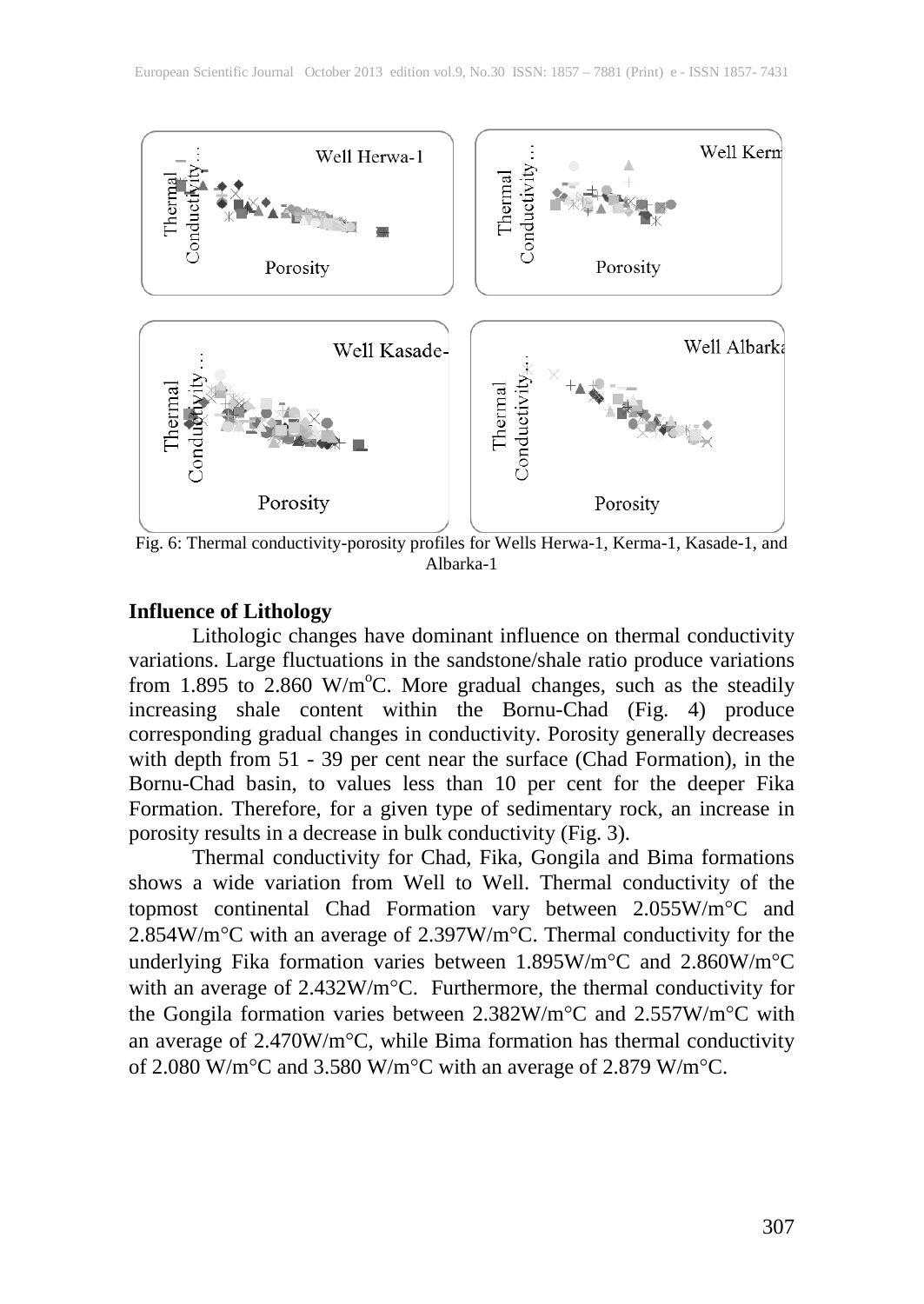

 Fig. 7: Thermal conductivity-sand ratio profiles for Wells Herwa-1, Kerma-1, Kasade-1, and Albarka-1

#### **Conclusion**

Thermal conductivity was estimated in the Bornu-Chad Basin sedimentary basin using geophysical well logs. Porosity and lithology exert the most important control on the matrix thermal conductivity of a sedimentary rock. In Chad Formation it varies between 2.055W/m°C and 2.854W/m°C with an average of 2.397W/m°C. Thermal conductivity for the underlying, marine shaly-sandstone Fika formation varies between 1.895W/m°C and 2.860W/m°C with an average of 2.432W/m°C. Furthermore, the thermal conductivity for the Gongila formation varies between 2.382W/m°C and 2.557W/m°C with an average of 2.470W/m°C, while Bima formation has thermal conductivity of 2.080 W/m°C and 3.580 W/m°C with an average of 2.879 W/m°C.

#### **Acknowledgements**

The authors are grateful to China University of Geosciences (Wuhan), Nigerian National Petroleum Corporation (NNPC) for provision of the necessary data. We are also grateful to Dr. Cyril Nwankwo, University of Port Harcourt, Nigeria for useful comments.